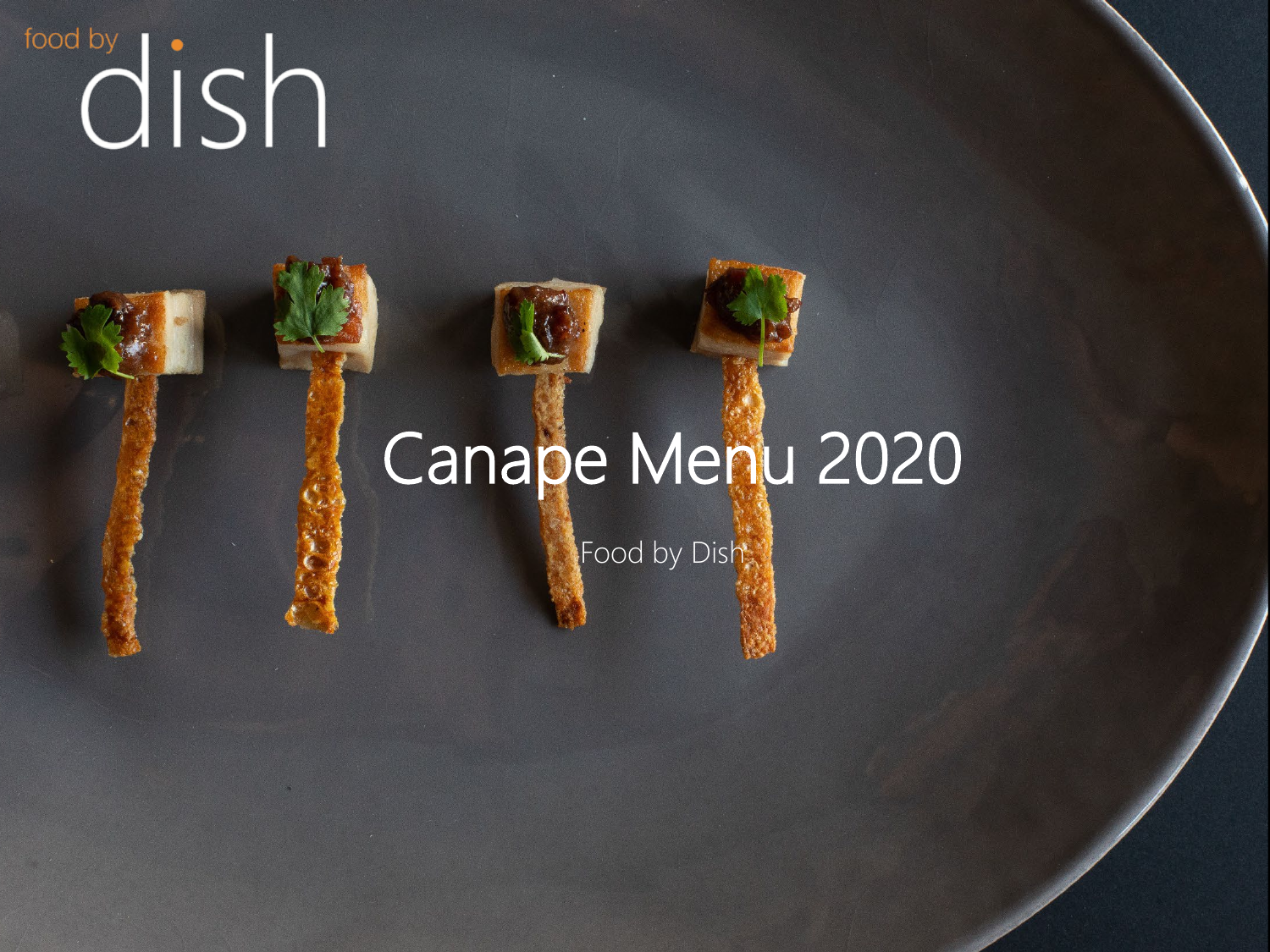### Hot Canapes

### **Meat**

Braised lamb pastille, green pepper ketchup "Steak and chips" Oxtail bon bon, oyster mayo, sea purslane "Popcorn chicken" blue cheese crème fraiche, celery Pork belly, bacon jam, crackling skewer Venison bolognaise bon bon, chocolate gel, blackberry "Ham and Eggs" crispy ham hock, quail egg, tarragon Smoked jerk chicken lollipops, banana ketchup Beef and pistachio baklava

### Fish

Crab doughnut Prawn and lime leaf cigar, seaweed mayo Herb breaded lemon sole, gherkin ketchup, malt vinegar powder Lobster roll, passion fruit caviar Crispy prawn, bourbon creme fraiche pipette Scallop Whaldorf, sweet and sour apple, walnut crumb, lemon mayo, celery cress Kedgeree arancini Salt and pepper squid, nuoc cham dressing

#### Vegetarian

Artichoke cigarillo, soy foam Cauliflower cheese beignets, chilli jam Quails egg ravioli, truffle dressing Sweet potato falafel, caramel aubergine puree, Kalamata olive Beetroot dumpling, charred broccoli, Parmesan puree Cheddar churros, mole Wild mushroom arancini, black truffle mayonnaise Kale and sweet potato bon bon, parsnip puree



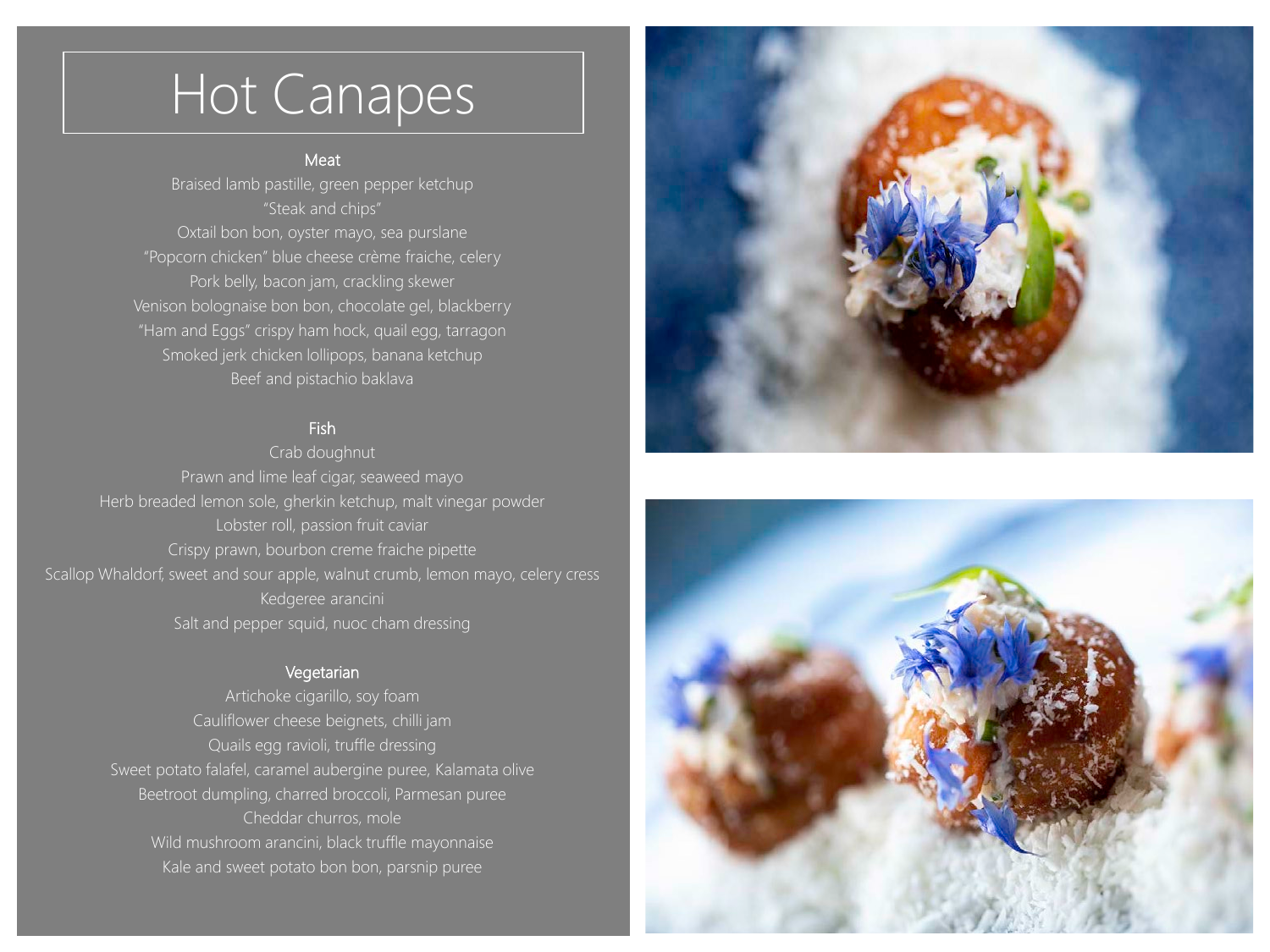### Cold Canapes

#### **Meat**

"Rueben Bagel" pastrami, Swiss cheese, gherkin, sauerkraut, Russian dressing Potted goose, pickled grapes, plum sauce "Cherry" whipped chicken livers, foie gras, cherry jelly Mini yorkie, rare beef, red onion marmalade, horseradish, rocket Five spiced duck breast, mango, mouli, cucumber, sesame cone, hoi sin Venison and chocolate "pop" Scotch quail egg, piccalilli gel

### Fish

Sea bass ceviche, mojito caviar, crispy quinoa Sea trout and caviar cone Tuna taco, whipped avocado, crispy shallots Cured salmon skewer, yellow pepper ketchup, horseradish cream cheese Tuna tataki, rose, black sesame, wasabi mayonnaise Lobster doughnut, Marie rose, cucumber Cajun crayfish cracker, paprika, lime, chives

#### Vegetarian

Japanese mushroom garden Beetroot meringue, feta, black olive "Apples" whipped goats' cheese, apple jelly Red pepper houmous cone, crispy chickpeas Pumpkin and smoked ricotta tart, sage, thyme infused honey Kale and sweet potato bon bon, parsnip puree